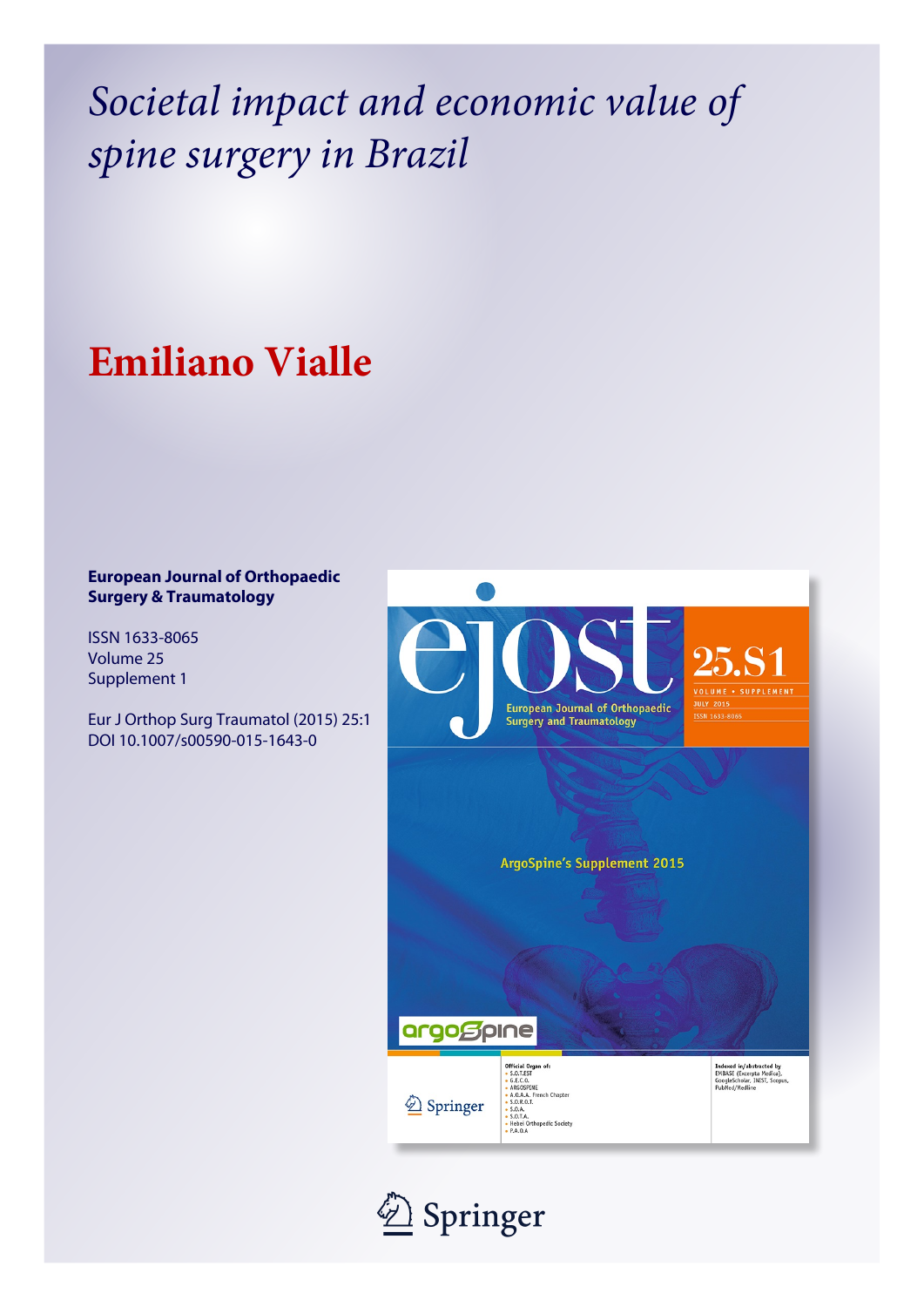**Your article is protected by copyright and all rights are held exclusively by Springer-Verlag France. This e-offprint is for personal use only and shall not be self-archived in electronic repositories. If you wish to self-archive your article, please use the accepted manuscript version for posting on your own website. You may further deposit the accepted manuscript version in any repository, provided it is only made publicly available 12 months after official publication or later and provided acknowledgement is given to the original source of publication and a link is inserted to the published article on Springer's website. The link must be accompanied by the following text: "The final publication is available at link.springer.com".**